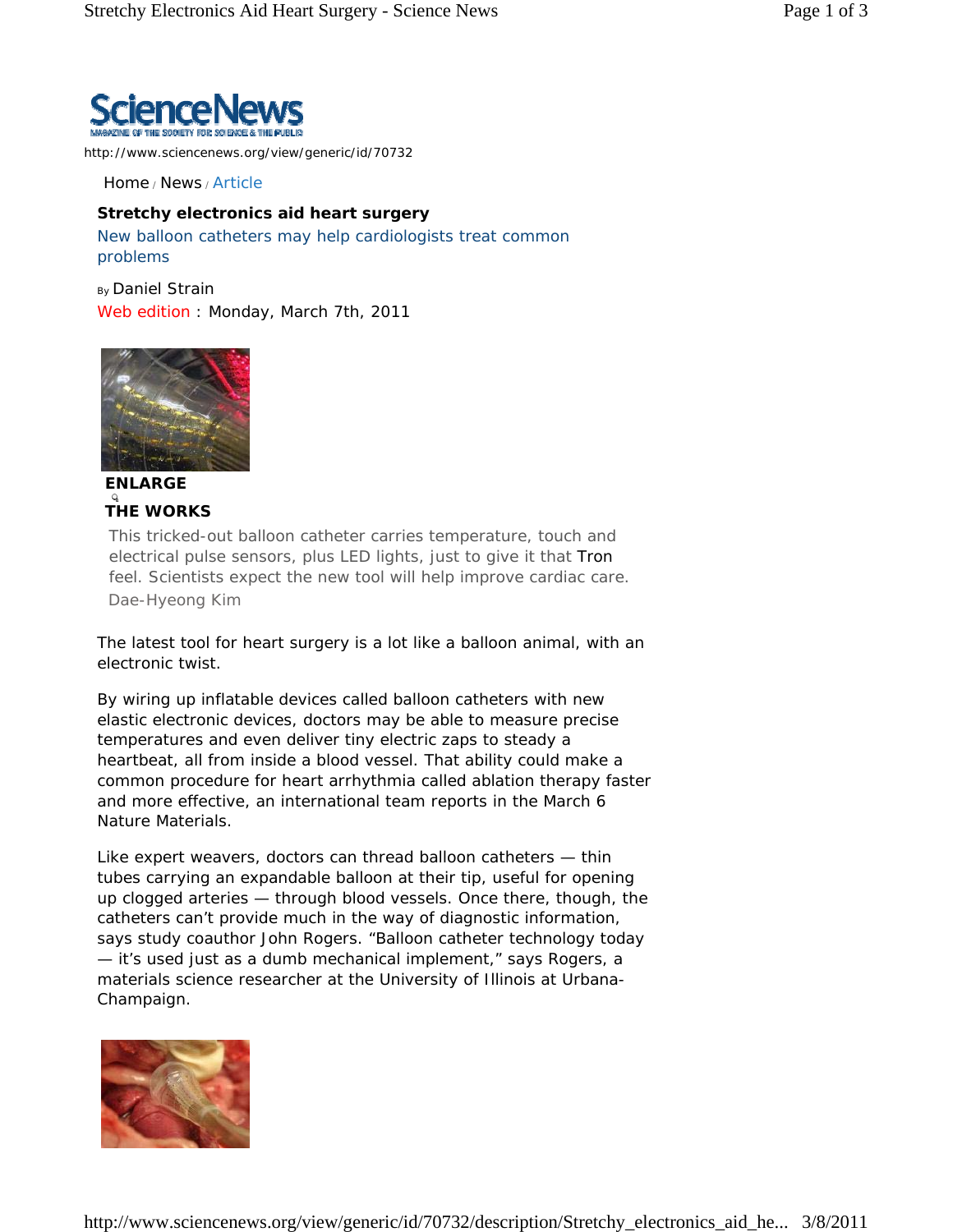## **ENLARGE MAP AND ZAP**

This fully inflated "smart" balloon catheter, seen here outside an animal heart, can map electric pulses as well as zap tissue to keep out-of-control pulses from spreading.

Kevin Dowling

Electronics could deliver more sensory abilities to these devices but don't work well on stretchy surfaces, Rogers says. Picture a clown making a balloon poodle: Going from limp material to canine takes a lot of stretching and twisting, not good for brittle sensors. The solution is to think thin: "If you make any material thin enough it becomes flexible just by virtue of that thin nature," he says.

The final product resembles a traffic grid: Ultrathin wires run east to west and north to south on the surface of the catheter, joining at major intersections. Built-in curves also help the mesh stretch out like a telephone cord, Rogers says. And as in real cities, the intersections — in this case, nodes also built from thin wafers of materials such as silicone — are where the action happens. At the nodes, the team can add in any number of multiuse components, from sensors that record tissue temperature and electrical pulses in the heart to electrodes capable of zapping tissue with tiny currents.

Study coauthor Marvin Slepian says that the new devices could reduce the duration of surgery for atrial fibrillation, which would help cut a patient's risk from the procedure. This common heart irregularity occurs when the atria, the top two heart chambers, beat wildly out of control. In ablation therapy, doctors go into the heart and surrounding blood vessels with catheters — this time sans balloons and literally zap tissue to block the path of rogue pulses. It's effective but also time-consuming: Doctors need to use two catheters, one to map the flow of electricity through cardiac tissue and the second to deliver shocks. But the team's new catheters carry a variety of electronics all on the same balloon. "We can map and zap at the same time," says Slepian, a cardiologist at the University of Arizona in Tucson.

Two-in-one catheters could also give cardiologists the chance to better measure their progress during ablation. "That could allow for more refined burning of specific tissue, minimizing damage to healthy tissue," says Deepak Bhatt, a Harvard Medical School cardiologist in Boston and American Heart Association spokesperson.

The catheters still need to prove themselves in a series of clinical trials, says Hugh Calkins, a cardiologist at the Johns Hopkins Heart and Vascular Institute in Baltimore. But, he says, cardiology depends on the advent of new gadgets like these: "It's a very exciting technology."

Smart catheters are just the beginning, Rogers adds. The team also hooked up stretchy surgical gloves with similar probes and sensors,